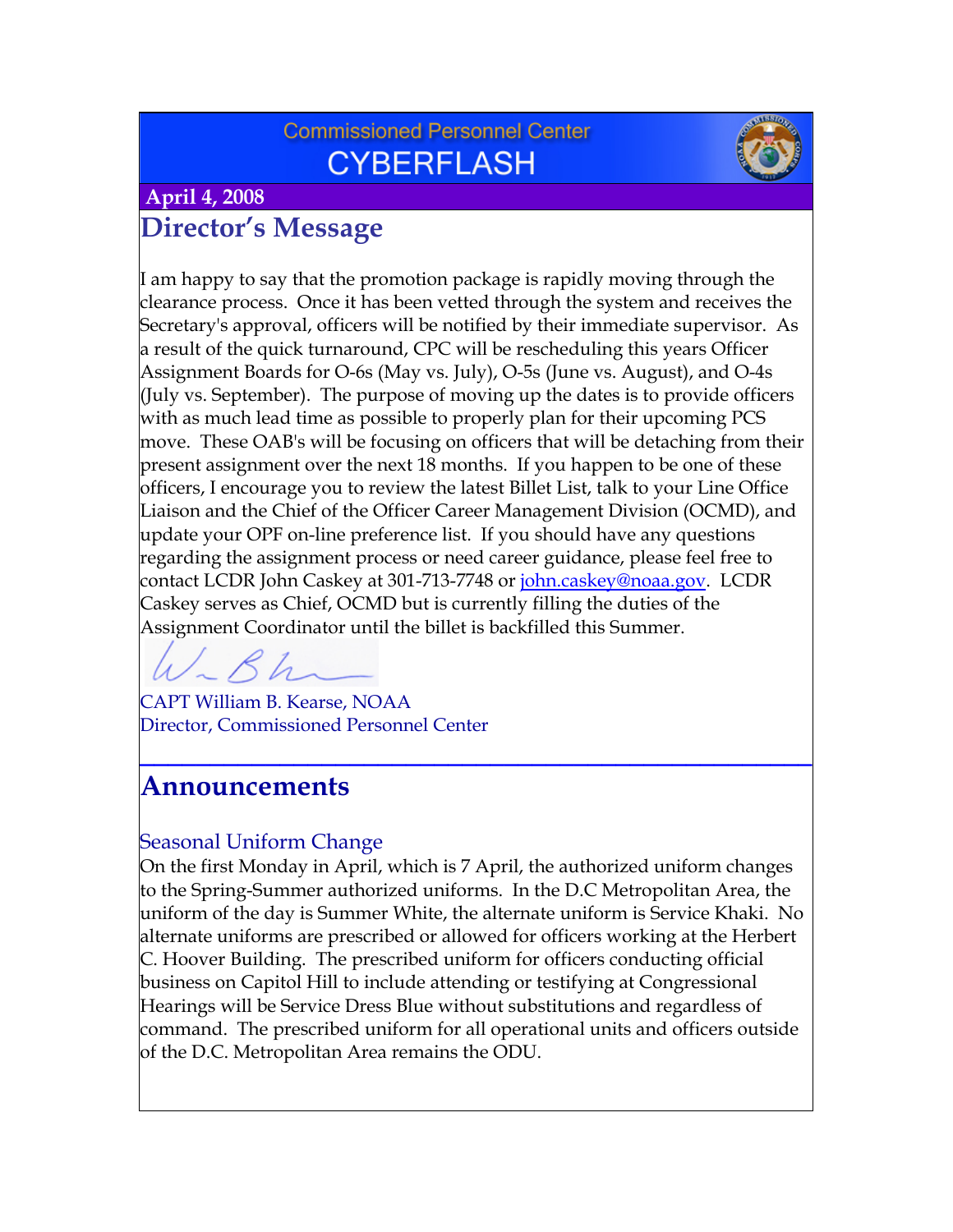### Update On NOAA DEERS/RAPIDS Site

The DEERS/RAPIDS workstation is now located at 1335 East-West Highway, NOAA Badge Office, Room L100, Silver Spring, Maryland 20910.

NOAA Corps officers in the local area who need CAC cards can now call 301-713-0021 to make an appointment. NOAA Corps Officers in the local area who need who need to update their records to add/delete/change dependent status may now call Neavaly Touray at 301-713-0850x158 to make those arrangements.

#### Payroll Office Needs Your BAH Form

Verification of BAH/Dependency CG-4170 Forms were sent to each NOAA Officer 9 January 2008 and were to be returned to the Payroll Unit in Topeka, KS by 29 February 2008. To date we have received approx 60% of these verification forms. If you have gotten married, divorced, additional dependents, etc., we need to know this information so that you'll not be in an over paid/under paid status. If you have not returned this form please do so ASAP. If you did not receive this form please contact me (<u>ronald.a.cunningham@uscg.mil</u>). If you have any corrections to be made please make the corrections on the form and mail or fax the form back to the Payroll Unit. If adding a dependent please provide a copy of any supporting documentation, ie. Marriage certificate, birth certificate, divorce decree, just to name a few. Please sign at the bottom of the form even if there are no changes and mail to the below address:

> Ron Cunningham NOAA Corps Payroll Unit P. O. Box 397 Topeka, KS 66601-0397

#### Promotion Package

See Director's Message above.

Save the Date, Washington D.C. Area Officers -- Anniversary Ball On May 17th, the NOAA Association of Commissioned Officers (ACO) and the NOAA Officers Family Association (NOFA) will host the 91st annual NOAA Corps Anniversary Ball. Refreshments will be available starting at 1700 and dinner served at 1800. The ball will be held at the newly remodeled Minuteman Memorial Building, owned by the Reserve Officers Association (ROA). The link below describes the Banquet and Conference Center in the ROA building. <http://www.roa.org/site/PageServer?pagename=topofthehill>

The prescribed uniform for lieutenant commanders and above is Dinner Dress White Jacket--optional for lieutenants and below. Lieutenants and below may wear Dinner Dress White in lieu of Dinner Dress White Jacket.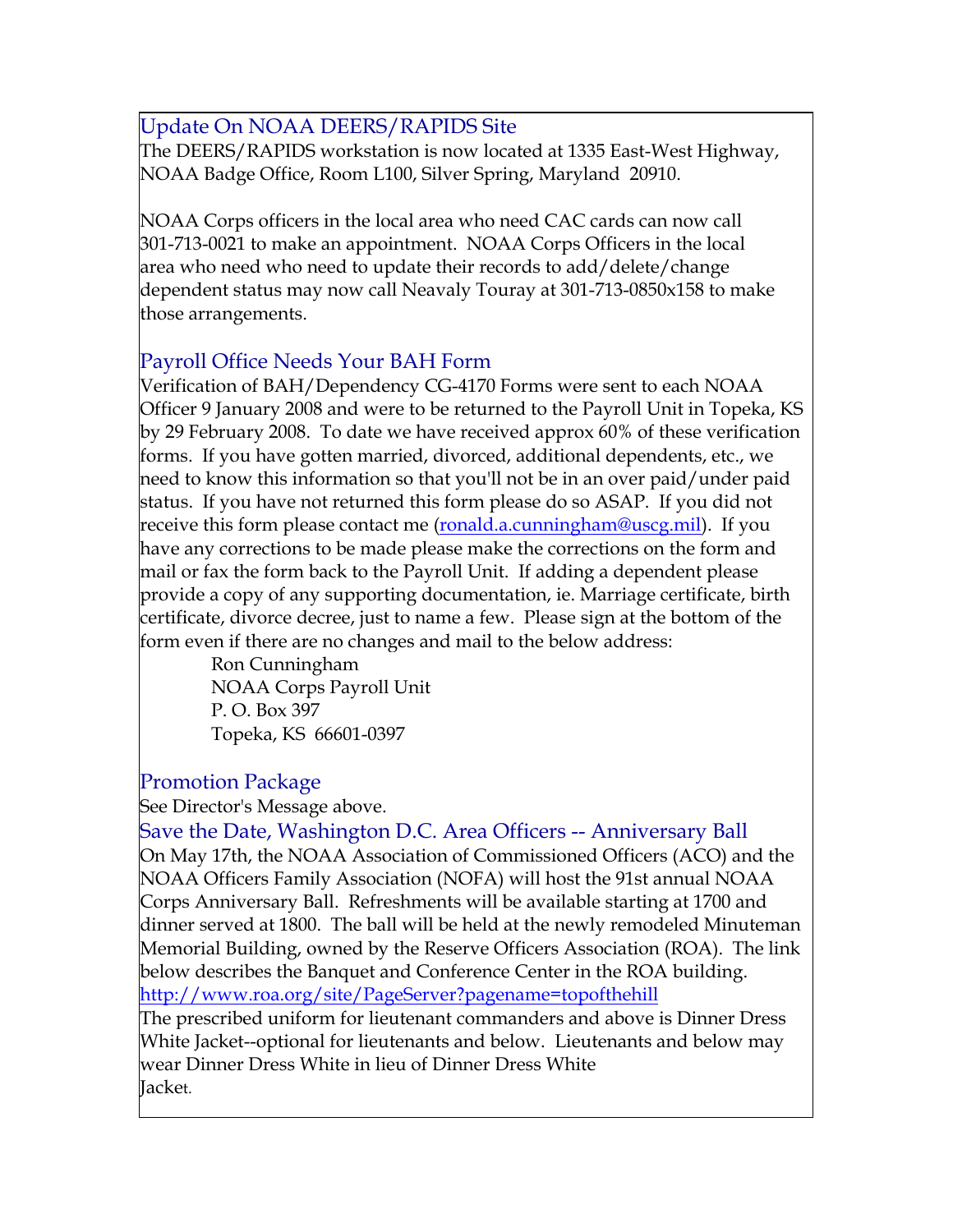#### Recently Approved Awards

NOAA Corps Commendation Medal

LCDR Douglas R. Schleiger, NOAA -- Outstanding performance of duty while serving as Officer-in-Charge, OKEANOS EXPLORER."

NOAA Corps Achievement Medal

LT Silas M. Ayers, NOAA -- Distinguished service and outstanding achievement while serving as NOAA

Liaison to the Air Force Weather Agency in Space Weather Flight, 2nd Weather Squadron.

ENS Caryn M. Arnold, NOAA -- Sustained superior performance while serving as Navigation Officer and Field Operations Officer, NOAA Ship RUDE.

LT Daniel M. Simon, NOAA -- Outstanding performance while assigned to the Marine Operations Center-Pacific as Operations Manager.

LT Sarah L. Dunsford, NOAA -- Sustained exemplary service as NOAA Fisheries' Southwest Region Science and Outreach Coordinator.

LCDR Holly A. DeHart, NOAA -- Sustained superior performance while serving as Executive Officer, NOAA Ship RUDE.

NOAA Corps Director's Ribbon

LT Jennifer Dowling, NOAA -- Outstanding performance while serving as Acting Executive Officer, NOAA Ship FAIRWEATHER.

## Approved Retirements

The following officers have approved retirements. Be sure to thank them for their service to NOAA and nation and wish them the best the next time you see these officers!

**\_\_\_\_\_\_\_\_\_\_\_\_\_\_\_\_\_\_\_\_\_\_\_\_\_\_\_\_\_\_\_\_\_\_\_\_\_\_\_\_\_\_\_\_\_\_\_\_**